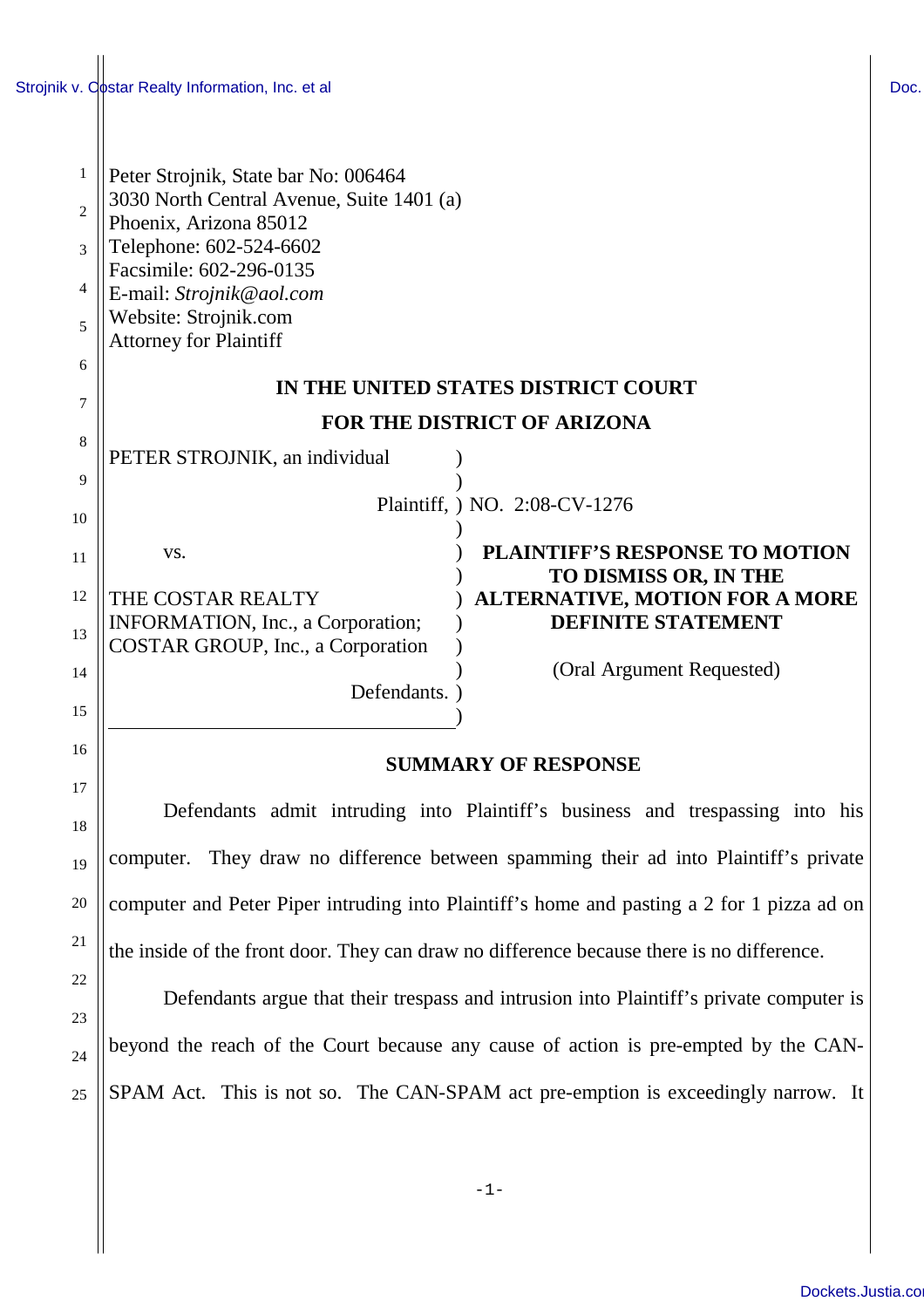1

2

3

4

pre-empts *only* that part of the state law that *expressly* regulates the use of electronic mail to send commercial messages; however, it *does not* pre-empt State claims of "falsity" or "deception" in commercial e-mails. I addition, state claims based on trespass or other torts are *specifically* permitted. The narrowness of the pre-emption is overwhelmed by the broad breath of exclusions:

1. State law based on "falsity or deception in any portion of a commercial electronic mail message or information attached thereto"; or

2. State law that does not "expressly regulates the use of electronic mail" (such as the Arizona Consumer Fraud Act, § 44-1522); or

- 3. State laws relating to "trespass"; or
- 4. State law relating to "tort law".

The e-mail in issue here violates the Consumer Fraud Act; it represents a classic example of "trespass to chattel"; and it tortiously invades Plaintiff's right of seclusion. On the matter of a more definite statement, Plaintiff herewith files his First Amended Complaint as of right.

This response is more fully supported by the following Memorandum of Points and Authorities, which is by this reference incorporated herein.

#### **MEMORANDUM OF POINTS AND AUTHORITIES**

15 U.S.C. § 7707(b) provides, in its entirety:

(b) State law

(1) In general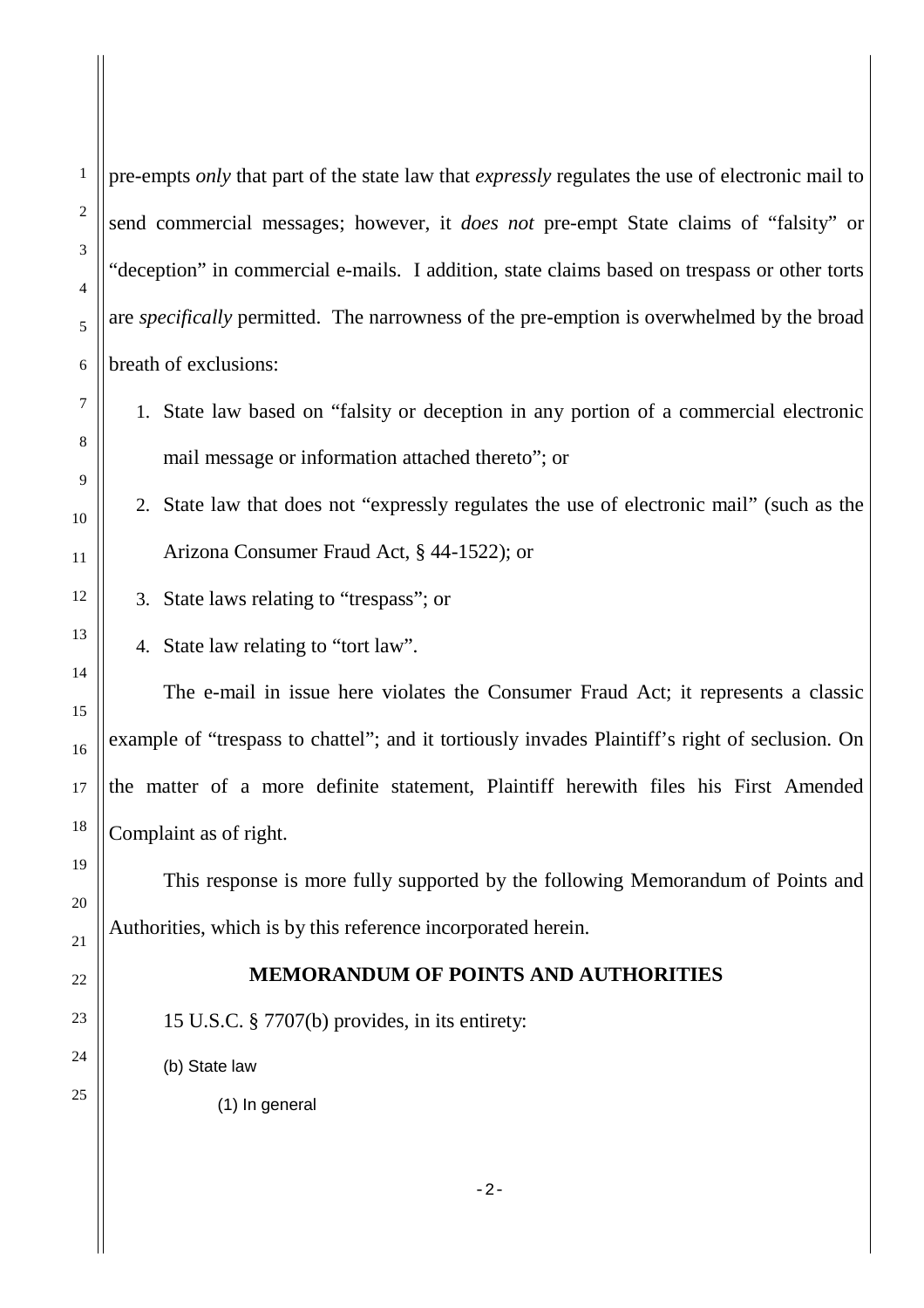This chapter supersedes any statute, regulation, or rule of a State or political subdivision of a State that expressly regulates the use of electronic mail to send commercial messages, except to the extent that any such statute, regulation, or rule prohibits falsity or deception in any portion of a commercial electronic mail message or information attached thereto.

(2) State law not specific to electronic mail

This chapter shall not be construed to preempt the applicability of—

(A) State laws that are not specific to electronic mail, including State trespass, contract, or tort law; or

(B) other State laws to the extent that those laws relate to acts of fraud or computer crime.

### **1) Federal Pre-Emption is Limited to State Law "Expressly Regulat[ing] the Use of Electronic Mail" That Does Not Also Regulate "Falsity" or "Deception"**

By the express wording of the statute, federal pre-emption applies *only* to state law that "expressly regulates the use of electronic mail to send commercial messages" 15 U.S.C. § 7707(b)(1) but only to the extent that such regulation does not "prohibit [the] falsity or deception in any portion of a commercial electronic mail message". Id.

In passing 15 U.S.C. § 7707(b), Congress did not purport to define "falsity" or "deception". It is ancient learning that it is within the province of a state to define malfeasance and fix the remedies therefore. *Cox v. Maxwell*, 366 F.2d 765 (6th Cir. 1966). "'[T]he historic police powers of the States [are] not to be superseded by [federal legislation] unless that was the clear and manifest purpose of Congress.' " *Medtronic, Inc. v. Lohr*, 518 U.S. 470, 485 (1996) (quoting *Rice v. Santa Fe Elevator Corp*., 331 U.S. 218, 230 (1947)). This presumption applies whenever "Congress has 'legislated . . . in a field which the States have traditionally occupied.' " Id. (quoting *Rice*, 331 U.S. at 230).

1

2

3

4

5

6

7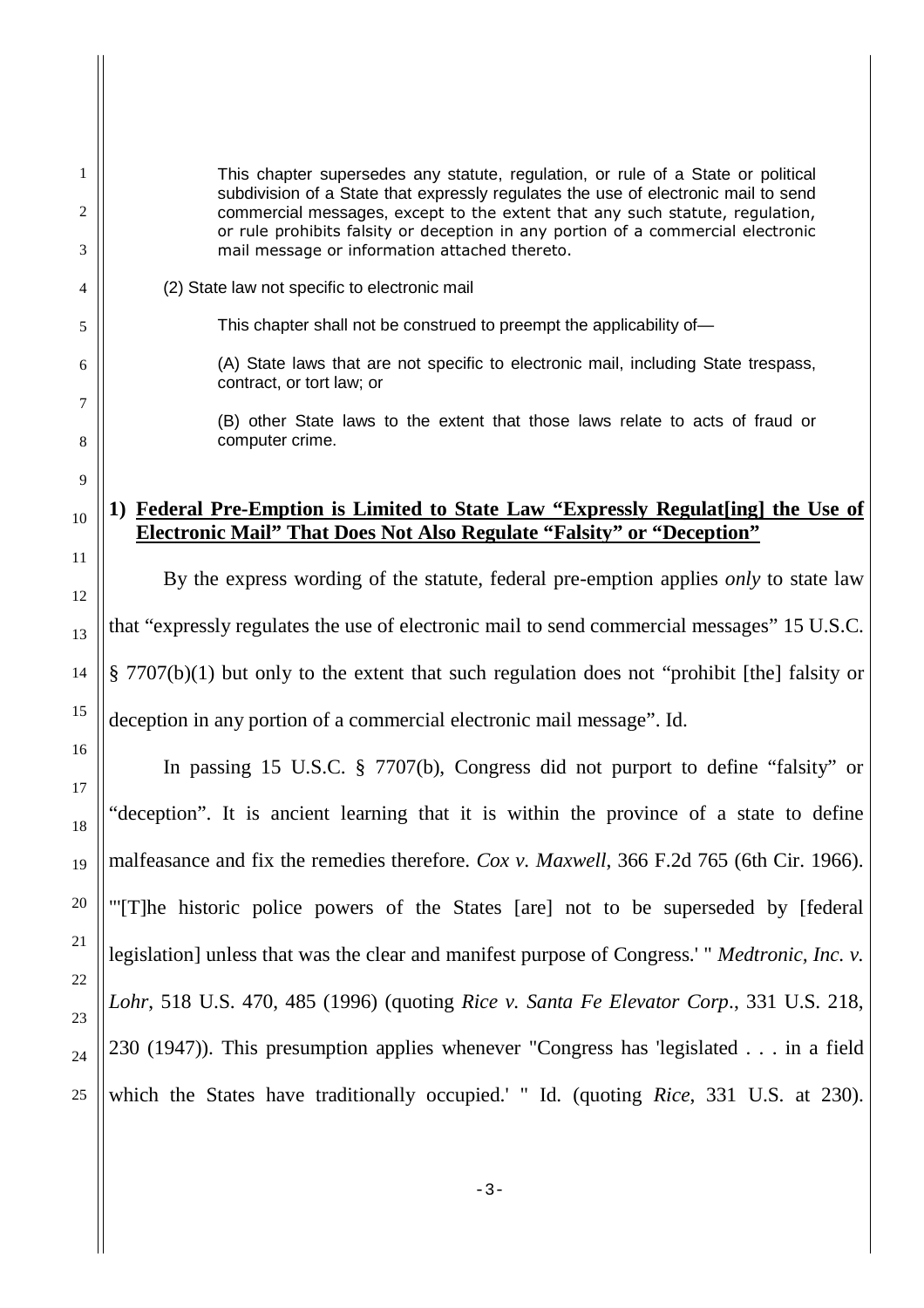Traditionally, the power to define offenses is one of those historic police powers referenced by the Supreme Court in *Medtronic.* 15 U.S.C. does not purport to pre-empt the State's right to define the terms "falsity" or "deception".

In the matter at hand, the Arizona Legislature chose to define the omission of the characters "ADV:" in the subject line of the e-mail as a deceptive act. A.R.S. §§ 44-1372 and 44-1522, read together, do no more than "prohibit [the] falsity or deception in any portion of a commercial electronic mail message or information attached thereto". 15- 7707(b)(1) And to make absolutely sure that the Arizona Statute does not offend the federal supremacy clause, the legislature saw it fit to specifically legislate that the omission of the characters "ADV:" is a deceptive practice in violation of 44-1522. See A.R.S. § 44- 1372.01(C) (Failure to comply with this article is an unlawful practice pursuant to section 44-1522) A.R.S. § 44-1522 provides:

The act, use, or employment by any person of any deception, deceptive act or practice, fraud, false pretense, false promise, misrepresentation, or concealment, suppression or omission of any material fact with intent that others rely upon such concealment, suppression or omission, in connection with the sale or advertisement of any merchandise whether or not any person has in fact been misled, deceived, or damaged thereby, is declared to be an unlawful practice.

A.R.S. § 44-1522 does not "expressly regulate the use of electronic mail to send commercial messages".

15 U.S.C. § 7707(b)(1) pre-emption does not apply for two reasons:

**First**, A.R.S. §44-1522 does not "expressly regulates the use of electronic mail"; and

**Second**, A.R.S. §§ 44-1372 and 44-1522, read together "prohibit falsity or deception

in any portion of a commercial electronic mail message".

25

1

2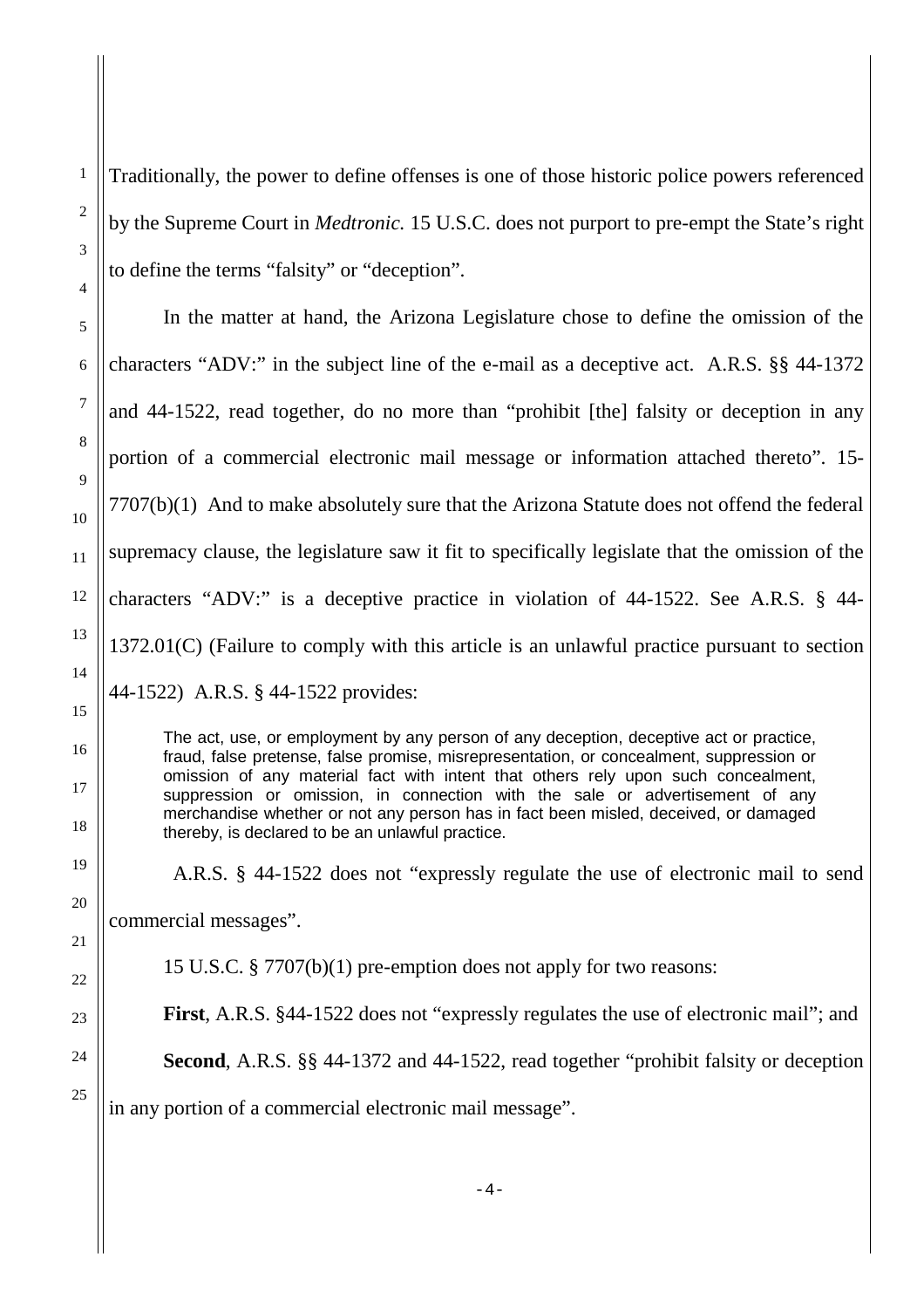As legislative acts, A.R.S. §§44-1522 and 44-1372 are presumed to be valid. *City of Phoenix v. Fehlner*, 90 Ariz. 13, 18, 363 P.2d 607, 610 (1961). The party challenging the legislative act has the burden of proving the unconstitutionality of the act. Id. at 18, 363 P.2d at 610. Defendants have proffered no such proof.

### **2) State Law Prohibits Defendant From Trespassing On Plaintiff's Computer With Its Electronic Messages.**

As if inviting claims of "trespass" against spammers, the Congress saw it fit to permit state claims based on "trespass". 16 U.S.C. § 7707(b)(2)(A)

Despite being a well-aged cause of action, trespass to chattels<sup>1</sup> has been applied in the context of the internet. In *CompuServe, Inc. v. Cyber Promotions, Inc.,* 962 F. Supp. 1015, 1022 (S.D. Ohio 1997), the court held that a spammer could be held liable to an internet service provider for sending unsolicited emails to the provider's clients. The court found that "[e]lectronic signals generated and sent by computer" were "sufficiently physically tangible to support a trespass cause of action." Id. at 1021.

Trespass to chattel is a recognized cause of action in Arizona. See, e.g. *Koepnick v. Roebuck*, 158 Ariz. 322, 762 P.2d 609, (App.1988). Trespass to chattel in the context of electronic invasion of another's computer system is also recognized. *See Mobilisa, Inc. v.*

<sup>&</sup>lt;sup>1</sup> Dubbed by Professor Prosser the "little brother of conversion," the tort of trespass to chattels allows recovery for interferences with possession of personal property "not sufficiently important to be classed as conversion, and so to compel the defendant to pay the full value of the thing with which he has interfered." (Prosser & Keeton, Torts (5th ed. 1984) § 14, pp. 85-86.) Under section 218 of the Restatement Second of Torts, dispossession alone, without further damages, is actionable (see id., par. (a)  $&$  com. d, pp. 420-421).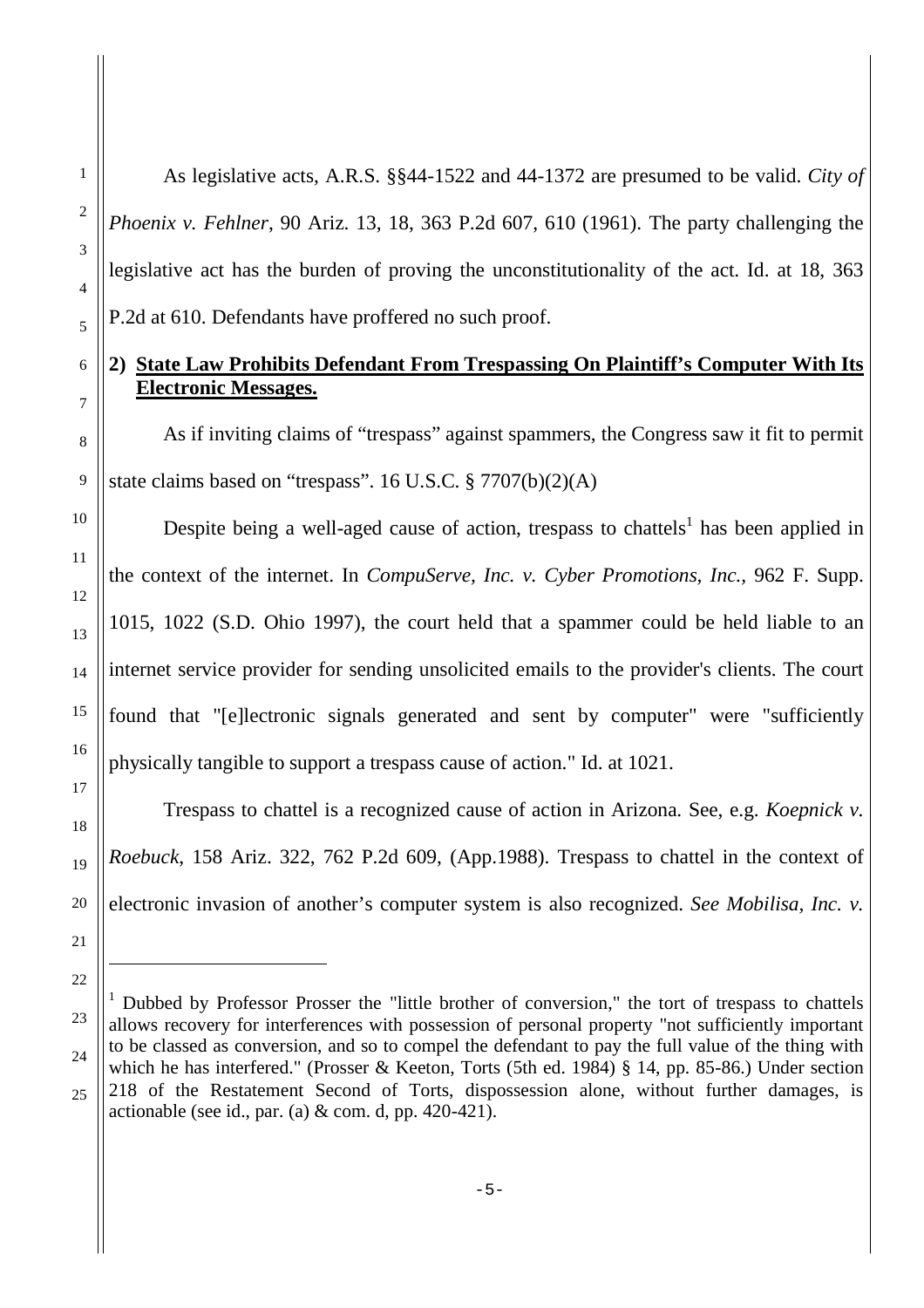1

*Doe*, 217 Ariz. 103, 170 P.3d 712, (App. 2007)<sup>2</sup>. It is established law that even if (spam email) occupies a small portion of the Plaintiff's computer memory, liability lies. *eBay, Inc. v. Bidder's Edge, Inc.* 100 F.Supp. 2d 1058, 1071 (N.D.Cal. 2000) ("Even if, as [defendant] argues, its searches use only a small amount of eBay's computer system capacity, [defendant] has nonetheless deprived eBay of the ability to use that portion of its personal property for its own purposes. The law recognizes no such right to use another's personal property."

In the matter at hand, Defendants - without authority or invitation – invaded Plaintiff's private computer and squatted in its memory. There is little difference between Peter Piper Pizza two-for-one ad being pasted on the front door of Plaintiff's home and Defendants pasting the offensive e-mail onto the computer screen. Both constitute "trespass".

<sup>25</sup> <sup>2</sup> *CompuServe Inc. v. Cyber Promotions, Inc.,* 962 F. Supp. 1015, 1022 (S.D. Ohio 1997) ("A plaintiff can sustain an action for trespass to chattels, as opposed to an action for conversion, without showing a substantial interference with its right to possession of that chattel."). While the Court in *Omega World Travel, Inc. v. Mummagraphics, Inc.,* 469 F.3d 348 (4th Cir. 11/17/2006), based on the law of Oklahoma, found that no trespass to chattel cause of action could be maintained for sending unsolicited e-mail, Arizona Court of Appeals did not follow that reasoning *see Mobilisa, supra.* Using someone else's computer equipment is trespass. *McLeodUSA Telecommunications Services, Inc. v. Qwest Corp.*, 469 F.Supp.2d 677 (N.D.Iowa 01/16/2007) Restatement (Second) of Torts §217 (trespass to chattel occurs through either through "dispossession" of chattel or intermeddling with chattel "in the possession of another"). *Register.com, Inc. v. Verio, Inc.,* 356 F.3d 393, 404 (2d Cir. 2004) (finding trespass to chattels for interference with plaintiff's computer systems rather than its website or domain name).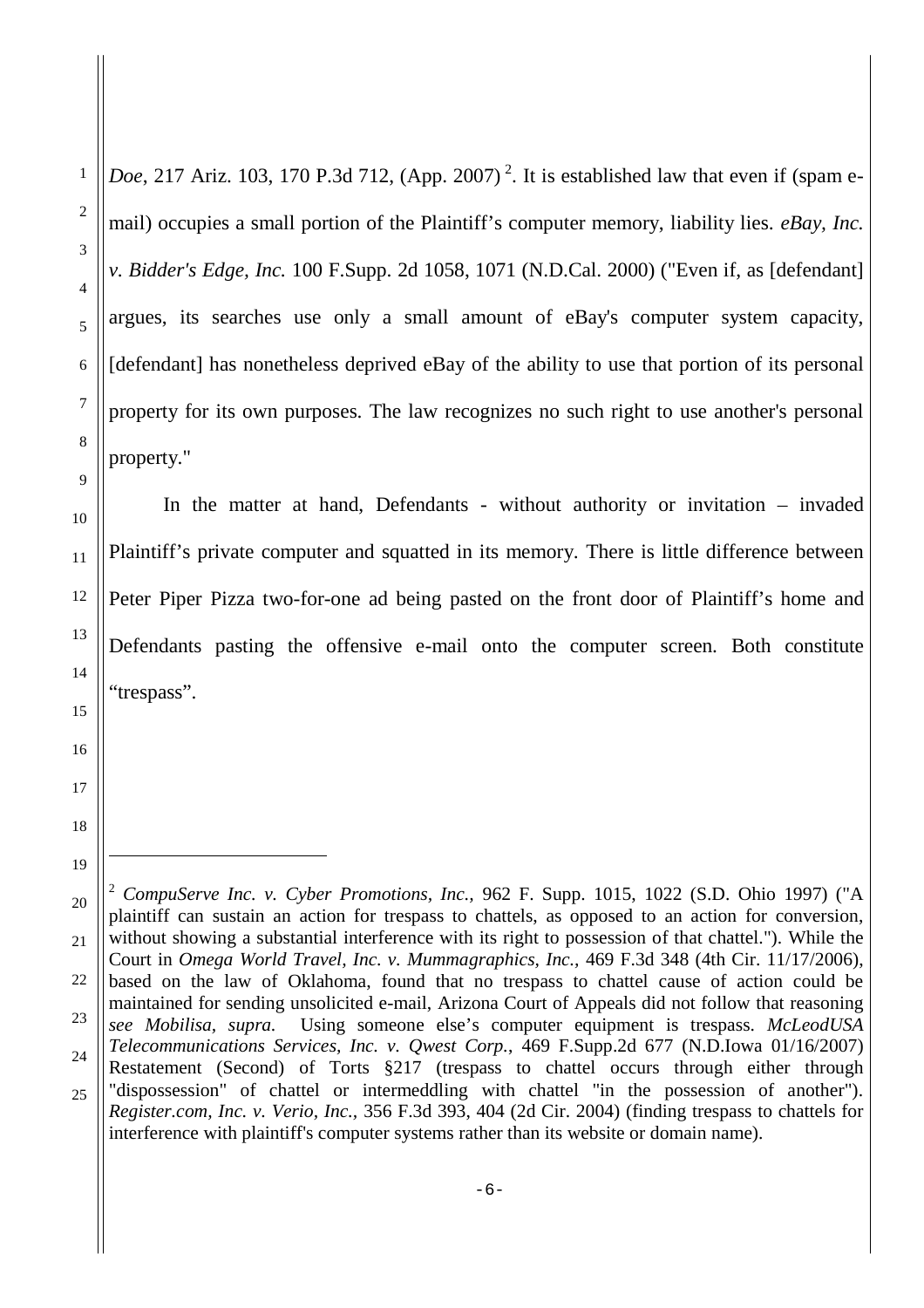## **3) State Law Prohibits Defendants From Intruding upon Plaintiff's Seclusion By Bombarding Plaintiff With Unwanted Messages.**

Arizona recognizes the four branches of the tort of invasion of privacy outlined in the Restatement: 1) intrusion on seclusion; 2) commercial appropriation; 3) publication of private facts; and 4) false light. Rest. (Second) of Torts § 652A (1977); *Godbehere v. Phoenix Newspapers, Inc.*, 162 Ariz. 335, 783 P.2d 781, 784 (Ariz. 1989) (citing Rest. § 652A-I); *Hart v. Seven Resorts Inc.,* 190 Ariz. 272, 947 P.2d 846, 853 (App. 1997). The Restatement describes the tort of intrusion upon seclusion as follows: "One who intentionally intrudes, physically or otherwise, upon the solitude or seclusion of another or his private affairs or concerns, is subject to liability to the other for invasion of privacy, if the intrusion would be highly offensive to a reasonable person." *Hart*, 947 P.2d at 853 (quoting Rest. § 652B) A defendant is liable "when he has intruded into a private place, or has otherwise invaded a private seclusion that the plaintiff has thrown about his person or affairs." Id. (citing Restatement § 652B cmt. c).

The constant bombardment by unsolicited e-mails – sometimes tens, sometimes hundreds - into Plaintiff's private e-mail box has become such an offensive misconduct that both the United States Congress and the Arizona Legislature have attempted to thwart it by legislation. *See, e.g.¸* the CAN-SPAM act; ACEMA. Yet, the spamming continues. Asking an average person whether spamming is "highly offensive" would certainly elicit a positive response.

1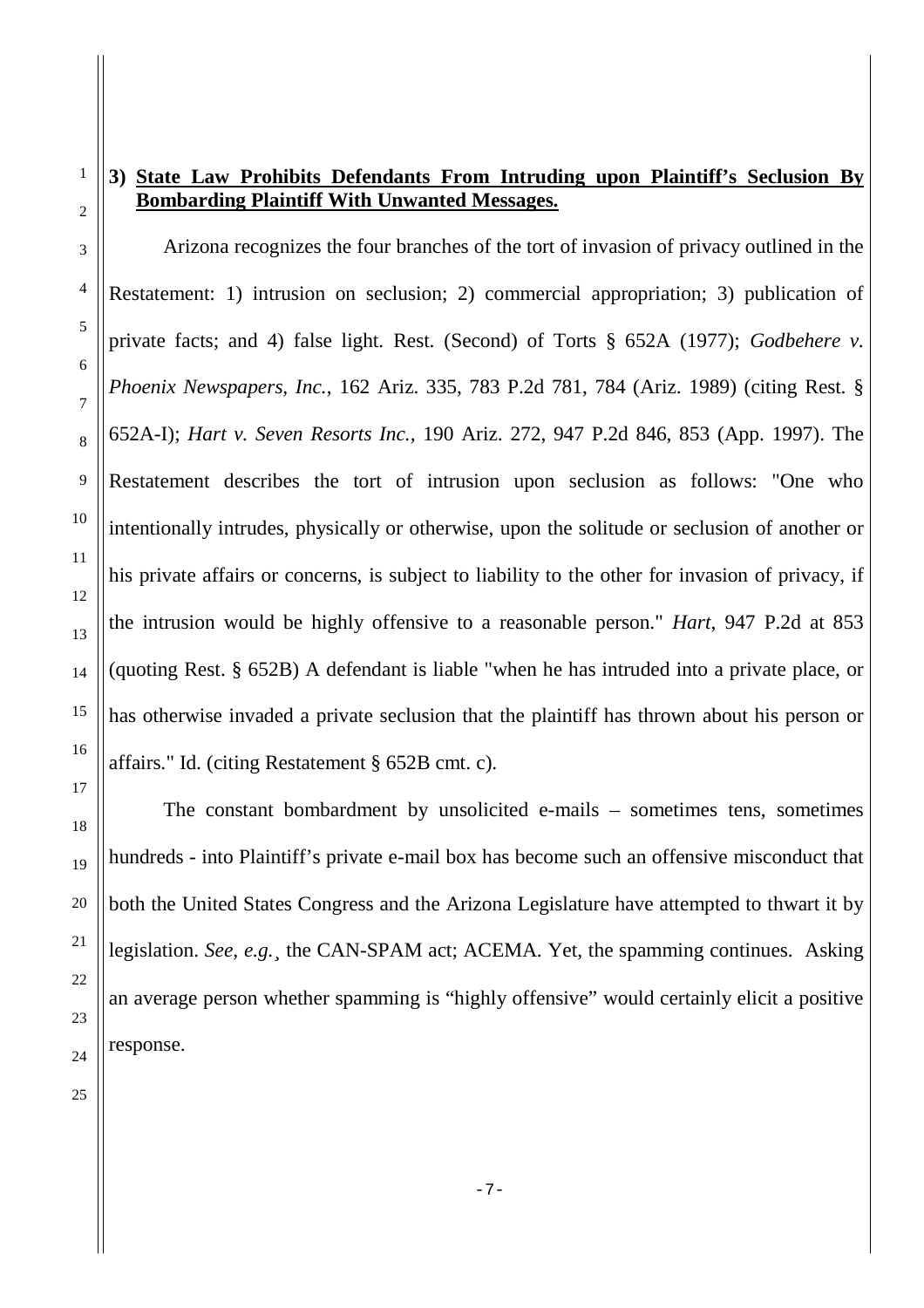#### **4) Damages.**

1

Plaintiff is entitled to two types of damages: Statutory (A.R.S. § 44-1372.02) and common law. On the matter of common law damages, Plaintiff has been damaged in two ways: First, by Defendants' unsolicited e-mail occupying Plaintiff's computer memory; and, Second, by deceiving Plaintiff into opening the e-mail, reviewing and studying the e-mail to ensure that it does not relate to Plaintiff's important clients, causing Plaintiff to refocus from current commercial operations to wasteful loss of time. While damages may be difficult to ascertain, it is the genius of the common law that difficult damage questions are left to juries. See *Meyer v. Ricklick*, 99 Ariz. 355, 357-58, 409 P.2d 280, 281-82 (1965) (damage amount is peculiarly within jury's province, and the "law does not fix precise rules for the measure of damages but leaves their assessment to a jury's good sense and unbiased judgment"). . . . *Walker v. Mart*, 164 Ariz. 37, 41, 790 P.2d 735, 739 (1990); *Logerquist v. McVey*, 196 Ariz. 470, 491, 1 P.3d 113, 134 (2000)

#### **CONCLUSION AND PRAYER FOR RELIEF**

For the foregoing reasons Plaintiff respectfully requests that the Defendants' Motion be denied it its entirety.

RESPECTFULLY SUBMITTED this 15<sup>th</sup> day of July, 2008.

Pught-

\_\_\_\_\_\_\_\_\_\_\_\_\_\_\_\_\_\_\_\_\_\_\_\_\_

Peter Strojnik, Esq. Attorneys for Plaintiff

Copy of the foregoing e-mailed to:

 $-8-$